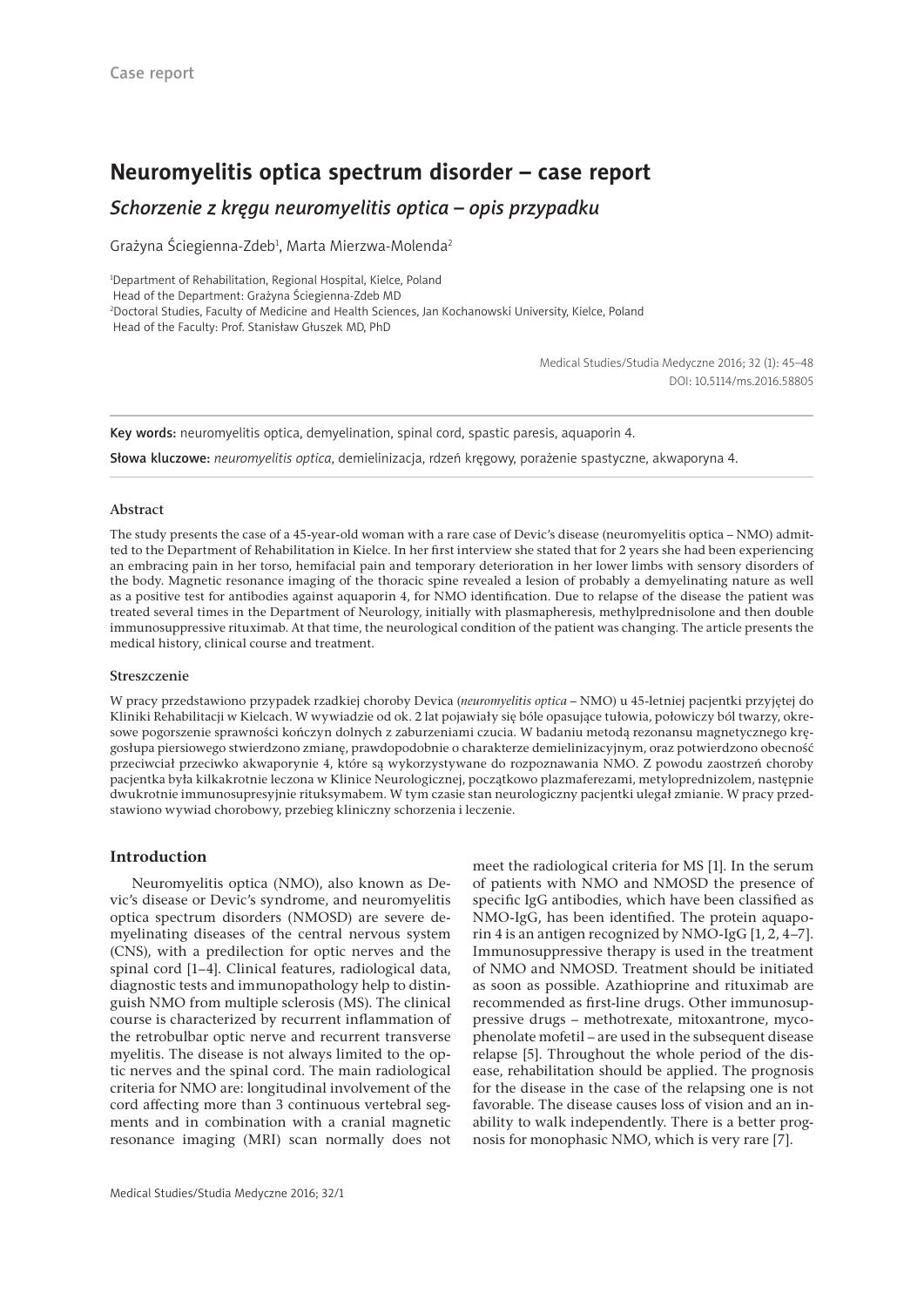



Figure 1. Magnetic resonance imaging to the cervical and thoracic spine of the patient E.K. with spinal cord lesion (presented with patient's agreement)

#### **Case report**

The aim of the study is to present the case of a 45-year-old woman with a rare case of NMOSD. In November 2014 a 45-year-old woman was immediately admitted to the Department of Rehabilitation for therapy because of a spastic paralysis of the lower limbs. In

the medical interview the patient reported an embracing, abdominal pain, for approximately 2 years. For this reason, she had been treated at the Surgical Department twice and was diagnosed with: esophageal hernia, and gastric and esophageal erosion. Gallstones were ruled out after investigation. In April 2014, due to an embracing trunk and global pain with palpitations, the patient was admitted to the Gastroenterology Department and after a medical interview was diagnosed with: Th5 vertebral angioma, hyperalgesia below Th6, CNS demyelination, septal aneurysm, depressive disorders with symptoms of somatization, esophageal hernia, esophagitis, and stomach erosion. In March 2014 the patient was admitted to the Neurology Department in Kielce twice with the diagnosis: hyperesthesia below Th6, Th5 vertebral angioma, CNS demyelination, depressive disorders. Magnetic resonance imaging of the thoracic spine with contrast showed a longitudinal lesion from C6 to Th9, which intensified after the contrast agent was added, probably of a demyelinating character (Figure 1).

Additional tests were performed and therefore neuroinfection was excluded (cerebrospinal fluid without evidence of neuroinfection in the general test, absence of antibodies against Lyme disease), cerebrum demyelinating process (MRI with contrast: single, probably vascular change at the base of the right frontal lobe, negative test of cerebrospinal fluid core towards oligoclonal bands) and optic nerves (evoked visual potentials – normal results), systemic disease (cANCA and pANCA antibodies and ANA – negative), porphyria (24-hour urine measurement with porphobilinogen levels within the norm). Positivity for antibodies against aquaporin 4 from serum of 1: 160 (n  $1: < 10$ ) was found. In June 2014 the patient was treated at the Neurology Department Public Central Clinical Hospital (IPCCH) in Warsaw, where, due to the clinical course of the disease and further tests, NMO spectrum disorder (longitudinally extensive transverse myelitis – LETM) was diagnosed. During this hospitalization, there was a disease relapse. Clinical manifestations resembling a spinal cord injury suddenly appeared: lower limbs (LL) spastic plegia, lack of surface sensation from Th7 to L1 and weakening of sensation below this area, lack of sense of vibration and of LL alignment, urination and defecation control failure. The patient was classified for treatment with plasmapheresis, a total of 15 200 ml of plasma was replaced, then she was given a total of 7.0 g of intravenous methylprednisolone, which resulted in a significant improvement in her neurological status. After intravenous corticosteroid treatment, leucopenia and increased activity of liver transaminases and  $\gamma$ -glutamyl transpeptidase (GGTP) were detected in control blood tests. Treatment with oral corticosteroids (Methyloprednisone 32 mg/day) was also added. Because head and neck MRI showed a right parotid tumor, immunosuppressive therapy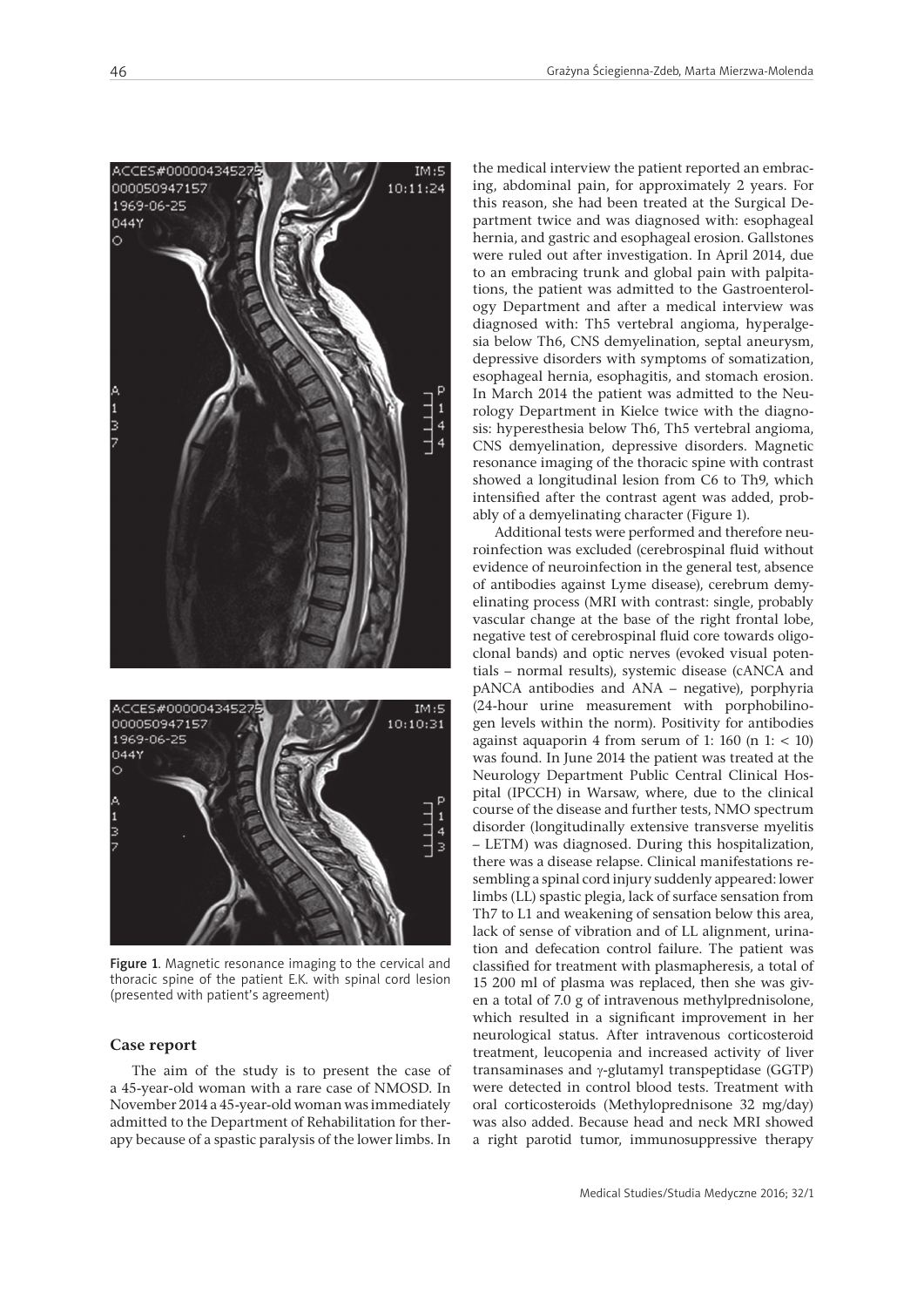was not included until the nature of the tumor was known. The patient was transferred to the Comprehensive Rehabilitation Center in Konstancin Jeziorna with further recommendations, where comprehensive rehabilitation was carried out, improving the patient's functional state, which allowed independent walking for longer distances using a walker. During the patient's hospitalization, low mood, anxiety, and complaints of recurring severe pains of the trunk were reported. The antidepressant treatment was modified, the dose of gabapentin was increased, and the patient was transferred again to the Department of Neurology SPCSK in Warsaw. During hospitalization abdominal pain occurred, which the patient associated with the beginning of orally administered methylprednisolone 32 mg/day. After reduction of the methylprednisolone dose to 16 mg/day the pain was reduced. In connection with a suspected exacerbation of erosive gastritis as the cause of pain intensity, methylprednisolone was withdrawn and some improvement was achieved. Gastroscopy confirmed the presence of erosions of the gastric mucosa, as had been previously detected in gastroscopy in September 2013. Cervical and thoracic spine control with MRI contrast agents was performed, showing significant regression of demyelinization of the spinal cord. Plasmapheresis treatment proved very effective, and therefore such treatment was applied again. The functional state improved: the patient was able to move independently for a distance of approximately 100 m. The patient was transferred to the Department of Otolaryngology to remove the right salivary glands and to identify the tumor character ultimately as a condition for immunosuppressive therapy application. On  $1<sup>st</sup>$ Sept 2014 right side parotidectomy was executed (histopathology: basal cell adenoma) in the Clinic of Otolaryngology in Warsaw. During the hospitalization an acute relapse occurred and the patient was transferred to the Department of Neurology IPCCH in Warsaw. Upon admission on 16<sup>th</sup> Sept 2014 there was massive spastic LL paresis with pyramidal symptoms, hypoalgesic level of Th3, vibration sense disorder, massive alignment sensory disturbances in LL, and neurogenic bladder. The patient was treated with rituximab twice. When discharged on 14th Nov 2014 the patient still had massive LL paralysis with hypertonus and excessive reflexes, bilateral Babinski reflex, hypoesthesia below Th8, disturbed sensation of LL alignment and vibration, and neurogenic bladder. The patient's activity level was as follows: active sitting, requires assistance when transferred onto the wheelchair – Expanded Disability Status Scale (EDSS) 7.5.

In Nov 2014 the patient E.K. diagnosed with Devic's syndrome was admitted to the Rehabilitation Clinic of the Regional Hospital in Kielce. Physical examination: the patient cannot function independently, active merely within wheelchair, requires assistance when transferred to bed, provided with catheter, Barthel scale 15, Rankin scale 3, EDSS scale 7.5.

Neurological examination: hypoalgesic level below Th4. Absence of: abdominal reflexes and vibration sensation. Symptoms of spastic paralysis of the LL, muscle strength according to Lovett scale: 3 in right LL, 2 in left LL. Muscle tension according to Ashworth scale: 2 in right LL, 3 in left LL, tendon reflexes in LL. Babinski reflex, Rossolimo reflex bilaterally positive, neurogenic bladder. Psychological examination: secondary reduction of memory function and visual motor coordination, personal adaptation disorders, mood disturbance – high emotional dysregulation with features of depression. The plan of physiotherapy: proprioceptive neuromuscular facilitation (PNF) therapy, active verticalization, learning self-sufficiency in a wheelchair, mobilization of different respiration paths, joints range of motion maintenance, pathological tension reduction, assisted locomotion in the parallel bars with ankle foot orthesis (AFO), classic massage of lower limbs, hydromassage of upper limbs, occupational therapy.

The therapy was conducted in the morning, when cooperation with the patient was the best in terms of muscular strength and coordination. Therapy during the following days of treatment was adjusted to the current functional condition of the patient by using a small number of repetitions and high frequency of intervals (to avoid the patient's fatigue). The full treatment plan was carried out for 3 days. On the 4<sup>th</sup> hospitalization day the patient complained about major, abdominal embracing pain, which was confirmed by neurological deterioration. Paralysis of the lower limbs rapidly developed, which could have meant another acute attack. For this reason, the patient was transferred to the Department of Neurology in Warsaw in order to undergo further clinical treatment. Rehabilitation was postponed for the duration of treatment in the Department of Neurology in Warsaw and the patient was given 8 g of Methyloprednisone. After a period of exacerbation of symptoms the patient was again admitted to the Department of Rehabilitation in Kielce, where the treatment was continued. As a result, the patient showed improvement: self-sufficiency in a wheelchair, walking with therapist assistance with a walker at the distance of 20 m. EDSS 7. Barthel 25.

#### **Discussion**

Relapses of disease, prevention of NMO exacerbation and symptomatic therapy of residual symptoms are taken into consideration during NMO and NMOSD treatment [5]. Acute attacks of disease, such as progressive paresis and paralysis of the lower limbs and bladder disorders, cause activity limitations. The patient is disabled and forced to use a wheelchair. During relapses corticosteroid therapy is used (methylprednisolone is used as in classical MS). Plasma exchange is applied especially when response to treat